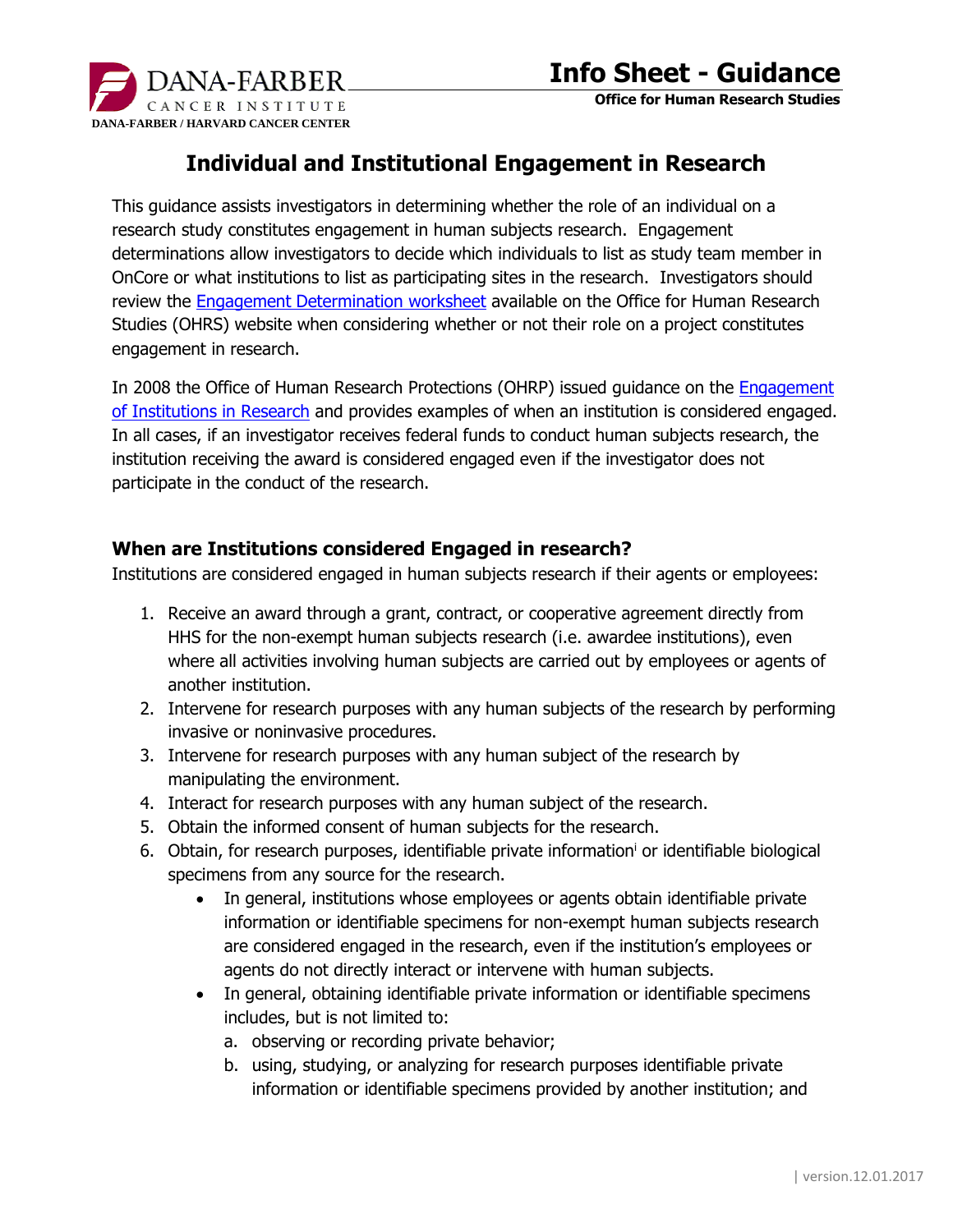

c. using, studying, or analyzing for research purposes identifiable private information or identifiable specimens already in the possession of the investigators.

#### **When are Institutions not considered to be Engaged in research?**

The following scenarios describe the types of institutional involvement that may make an institution not engaged in human subjects research; there may be additional such scenarios:

- 1. Institutions whose employees or agents perform commercial or other services for investigators provided that all of the following conditions also are met:
	- a. the services performed do not merit professional recognition or publication privileges;
	- b. the services performed are typically performed by those institutions for non-research purposes; and
	- c. the institution's employees or agents do not administer any study intervention being tested or evaluated under the protocol.
- 2. Institutions whose employees or agents provide clinical trial-related medical services that are dictated by the protocol and would typically be performed as part of routine clinical monitoring and/or follow-up of subjects enrolled at a study site by clinical trial investigators
- 3. Institutions whose employees or agents administer the study interventions being tested or evaluated under the protocol limited to a one-time or short-term basis
- 4. Institutions whose employees or agents, a) inform prospective subjects about the availability of the research, b) provide prospective subjects with information about the research but do not obtain consent or act as representatives of the investigators, c) provide prospective subjects with information about contacting investigators for information or enrollment; and/or d) seek or obtain the prospective subjects' permission for investigators to contact them.
- 5. Institutions that permit use of their facilities for intervention or interaction with subjects by investigators from another institution.
- 6. Institutions whose employees or agents release to investigators at another institution identifiable private information or identifiable biological specimens pertaining to the subjects of the research<sup>ii</sup>.
- 7. Institutions whose employees or agents: a. obtain coded private information or human biological specimens from another institution involved in the research that retains a link to individually identifying information (such as name or social security number); and b. are unable to readily ascertain the identity of the subjects to whom the coded information or specimens pertain.
- 8. Institutions whose employees or agents author a paper, journal article, or presentation describing a human subjects research study